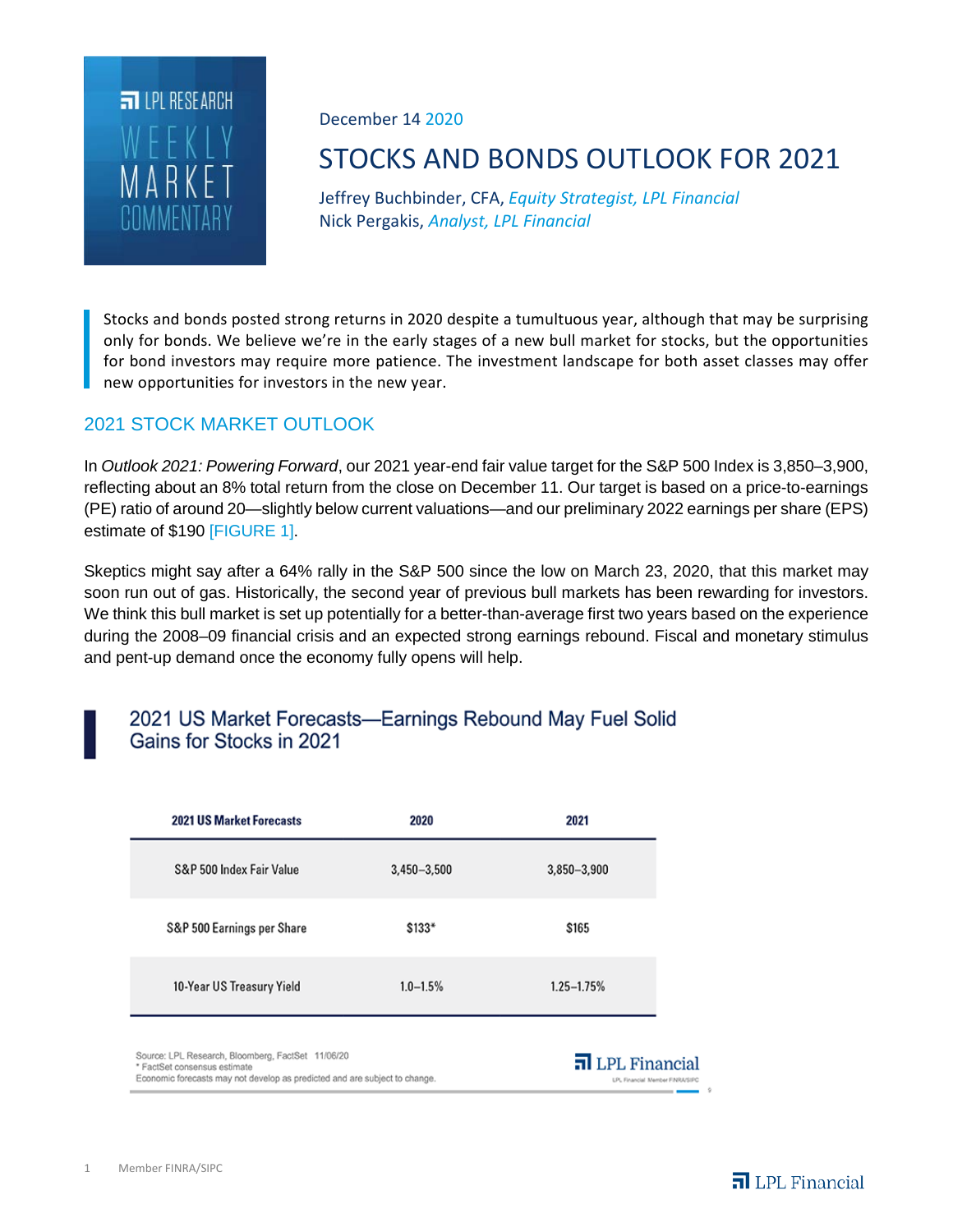### EARNINGS TO PROVIDE A SPARK

We expect earnings over the next two years to get a boost from cost efficiencies achieved during the pandemic. As the threat of COVID-19 diminishes and the economy moves toward fully reopening, we anticipate corporate America will begin to showcase its much-improved earnings potential. Up to \$190 per share in S&P 500 earnings could be possible in 2022, a 15% increase from our \$165 EPS estimate for 2021; FactSet consensus calls for \$197 for 2022, up from \$195 when *Outlook 2021* originally went to print. We expect this earnings strength to enable stocks to grow into elevated valuations—valuations that don't look as high when compared to low interest rates.

#### HOW TO INVEST

**Awaiting Style Rotation.** We expect the strong performance by growth-style stocks to continue into 2021, bolstered by strong earnings trends and favorable positioning for the pandemic. As the economy makes additional progress toward a return to normal in the coming year, we would expect participation in this young bull market to broaden and potentially help boost cyclical value stocks.

**Warming Up to Small Caps.** We warmed up to small cap stocks in the third quarter of 2020 due to their historical track record of outperformance early in bull markets and prospects for a strong post-pandemic earnings rebound. As 2021 begins, our view on small caps remains neutral, but as the end of the pandemic comes into view, the chances of sustained small cap leadership may improve.

**Stay with Tech.** Despite such a strong 2020, technology remains a favored sector for the coming year for its strong earnings outlook and favorable positioning for this environment.

**Cyclicals over Defensives.** We generally favor cyclical sectors such as industrials and materials over defensives such as consumer staples and utilities, though we also like healthcare.

**Emerging Markets Stand Out.** We expect the solid economic growth across Asia to support continued outperformance by emerging markets equities over developed markets in 2021. As a more durable global economic expansion materializes and the US dollar potentially weakens further, performance for European and Japanese stocks may improve—with an edge to Japan based on massive stimulus efforts and relative success containing COVID-19.

#### BONDS STAYING IN THEIR LANE IN 2021

A newly expanding economy may present a challenging environment to bond investors in 2021, as this typically leads to higher interest rates. We believe there will still be opportunities for bond investors in the new year, but it may be a year that requires greater patience, lower return expectations, and a more opportunistic approach. The path of the 10-year Treasury yield provides our baseline for our fixed income views. We are targeting a 10-year Treasury range of 1.25–1.75% for year-end 2021, supported by the expanding economy and normalizing inflation. However, we have a bias toward the lower end of this target as accommodative Federal Reserve policy and foreign buyers drawn to the relatively higher US rates may keep a limit on potential yield increases.

From a historical perspective, the large decline in 10-year Treasury yields experienced from the end of the first quarter of 2019 to the end of the first quarter of 2020 points to a meaningful increase in yields. Since 1990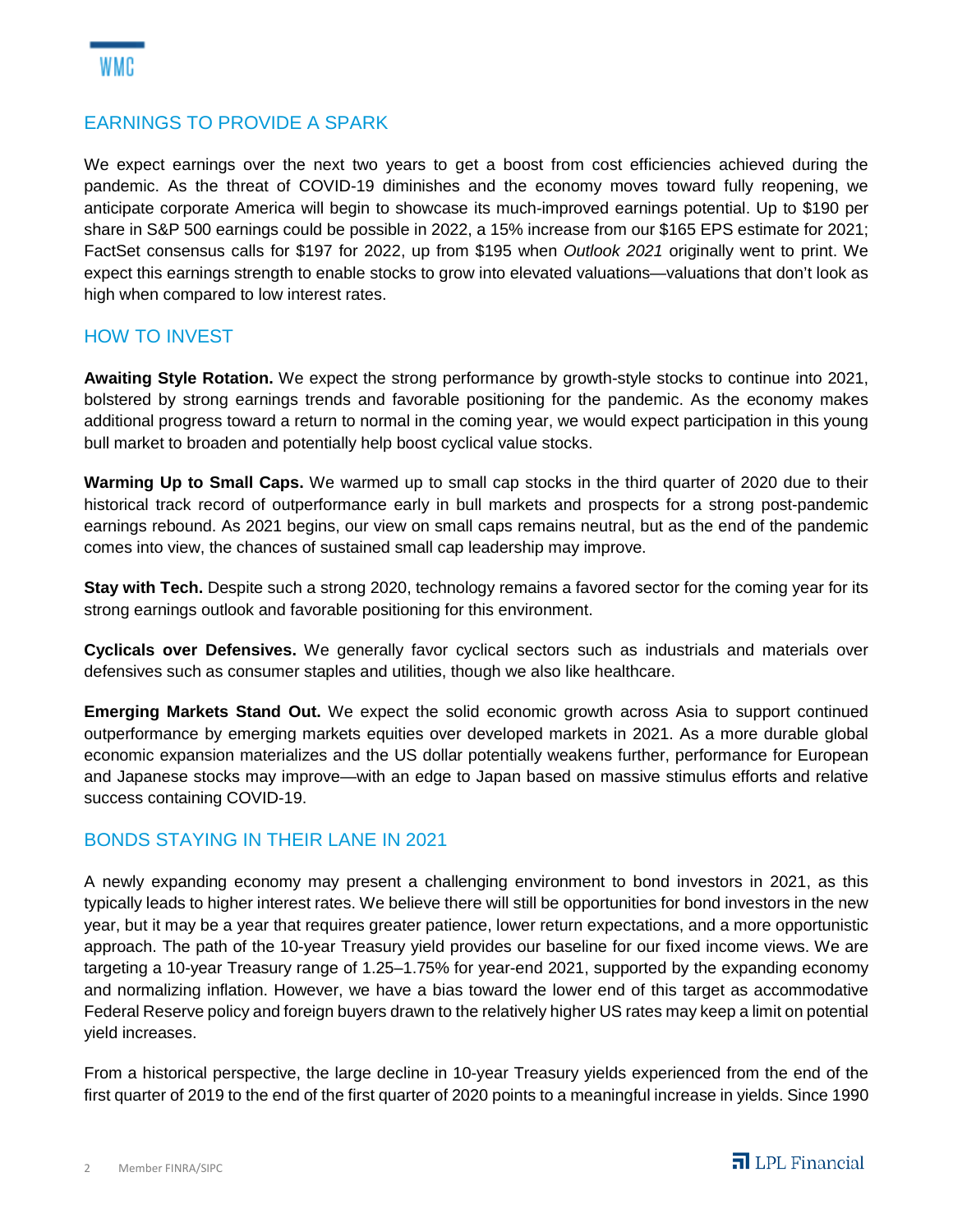

Large Declines in US Treasury Yields Have Turned Higher Over the Next Year

we have experienced six yield declines of at least 1.5% over four calendar quarters and have seen a meaningful rebound each time [FIGURE 2].

Based on our view for rates and the economy, we expect flat to low-single-digit returns for the Bloomberg Barclays US Aggregate Bond Index in 2021. Despite the challenging yield environment, high-quality bonds may continue to play their role as portfolio diversifiers during periods of stock market volatility.

## POSITION FOR RISING RATES

WMC

With modest return expectations for high-quality bonds, we recommend suitable investors consider trading off a degree of diversification for greater insulation from rising rates. From an asset class perspective, we would consider being overweight mortgage-backed securities (MBS) and investment-grade corporates. MBS may not offer the upside potential of corporate bonds, but they can be more resilient when rates rise.

For suitable income-oriented investors, adding more credit-sensitive sectors such as high-yield bonds and emerging market debt may help compensate for the reduced income potential of a low-rate environment, although we would still prefer high-quality bonds to make up the bulk of any bond portfolio. Should any material risks to the economic recovery present themselves, these credit-sensitive sectors would be more vulnerable.

## POTENTIAL RISKS TO OUR CALL

Our stock market forecast could end up being overly conservative. We see possible upside to that forecast depending on the pace of vaccine distribution in the first half of 2021. We also envision a scenario where the market may look through this latest wave of COVID-19 and ride stimulus and the economic recovery to 4,000 or higher on the S&P 500 next year (though not our base case).

While we expect US Treasury 10-year yields to rise modestly to a range of 1.25–1.75%, a better than expected economic recovery could cause an upside surprise to our yield forecast. Further, if the economic recovery is more robust than forecast, inflationary forces may create additional upside pressure to interest rates—creating an interesting debate for the Fed.